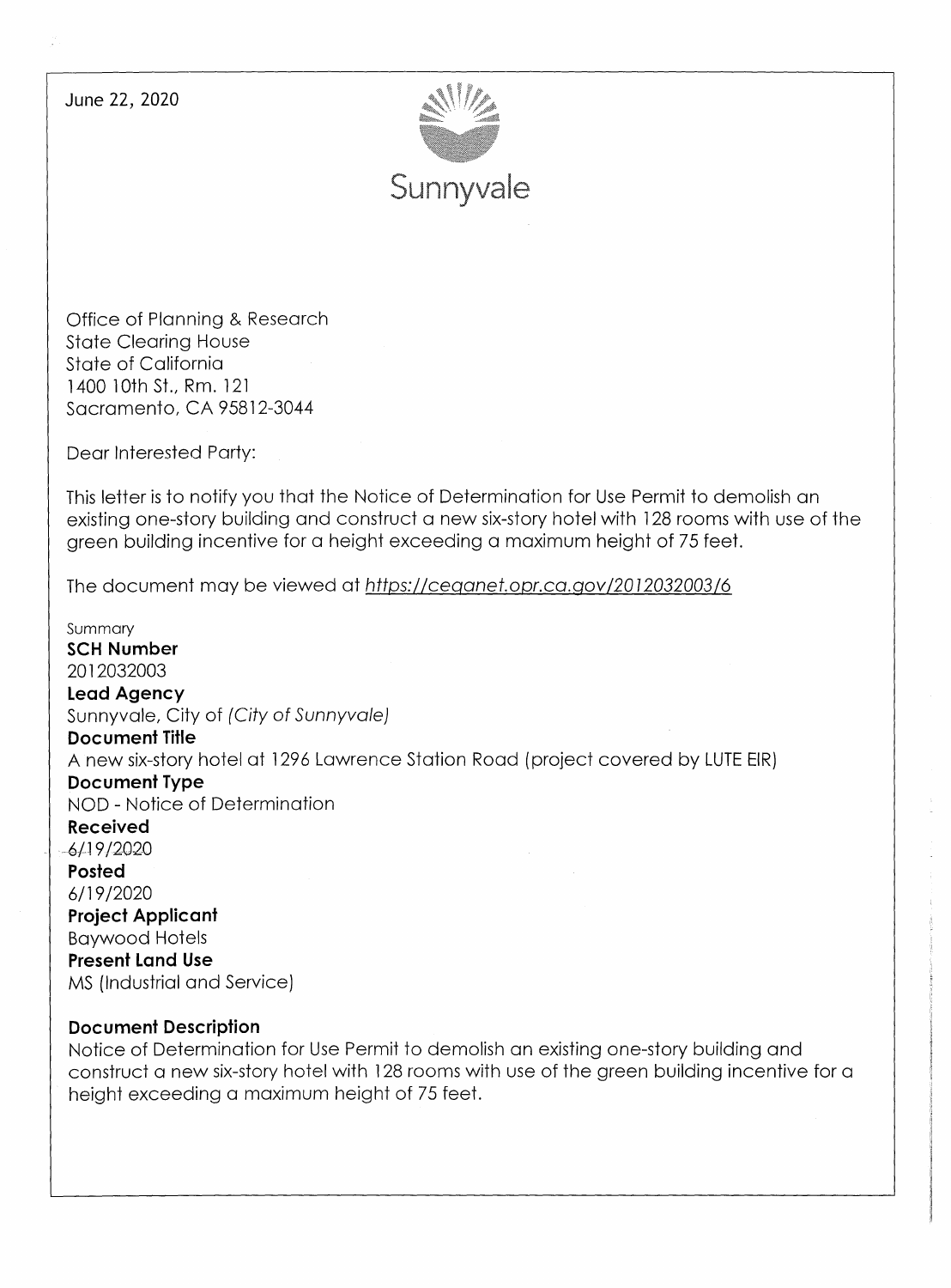# **public notice**

### **Contact Information**

Kelly Cha City of Sunnyvale 456 W Olive Ave. Sunnyvale, CA 94086 Phone: (408) 730-7 408 KCha@sunnyvale.ca.gov

#### Location

**Cities** 

**Sunnyvale Counties Santa Clara Regions Citywide Countywide Cross Streets**  Old Mountain Yiew-Alvso Road, Lawrence Station Road **Zip**  94089 **Total Acres**  1.1 **Parcel#**  104-33-012 **State Highways**  To the North State Route 237 **Other Location Info**  The property is located at 1296 Lawrence Station Road (APN: 104-33-012) **Other Information**  The project site is 1.1 acres in size and is currently developed with a one-story light industrial/office building. The site is located at the corner of Lawrence Station Road and Old Mountain View-Alviso Road, and shares driveway access from both streets with three immediately abutting parcels. Highway 237 is located north across Old Mountain View-Alviso Road.

Notice of Determination **Approving Agency**  City of Sunnyvale **Approving Agency Role**  Lead Agency **Approved On**  6/16/2020 **Final Environmental Document Available at**  City of Sunnyvale, Community Development Department, City Hall, 456 West Olive Avenue, Sunnyvale, California 94087

> **ADDRESS ALL MAIL TO: P.O. BOX 3707 SUNNYVALE, CALIFORNIA 94088-3707 TDD (408)730-7501**